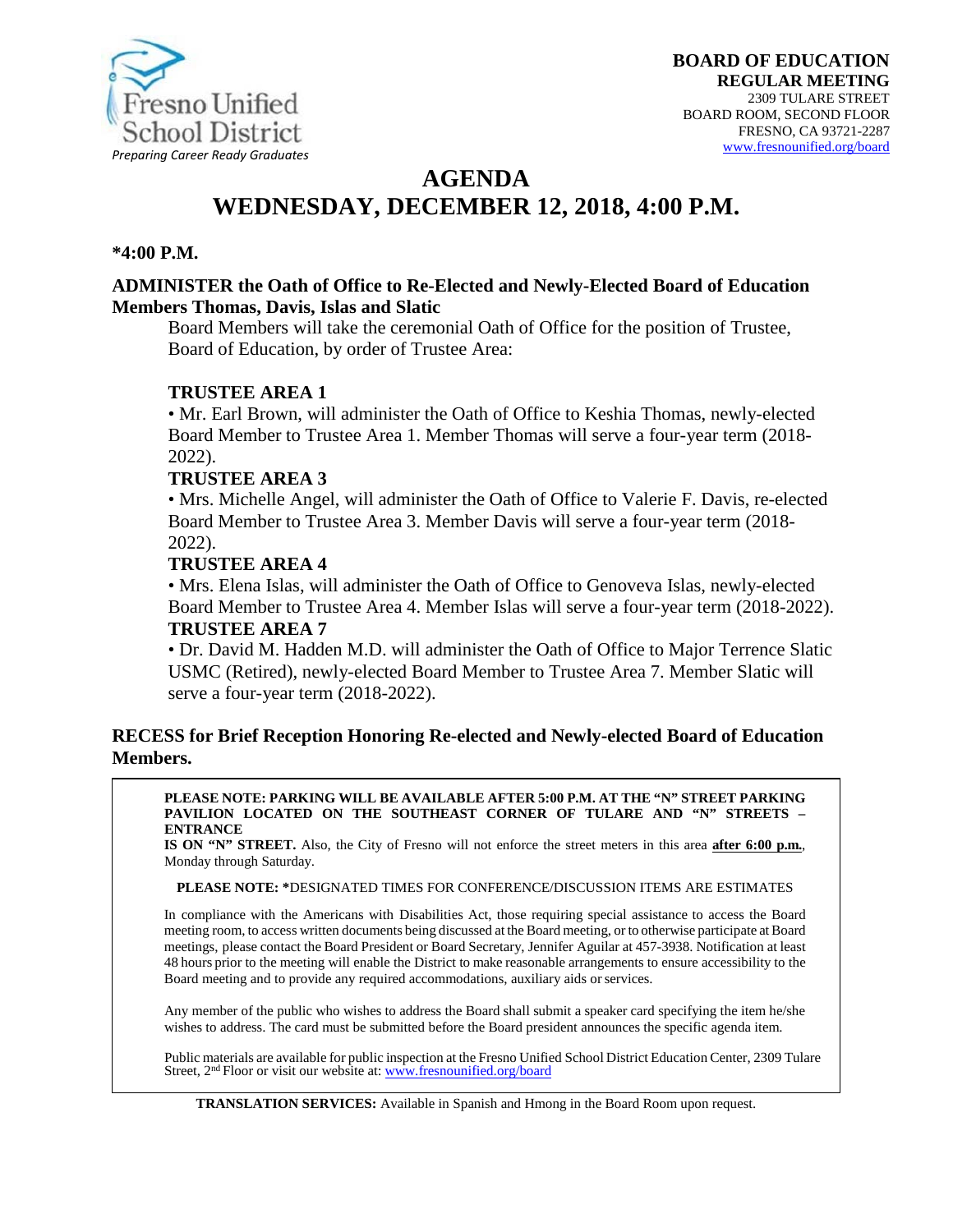**\*4:30 P.M.**

**CALL** Meeting to Order

**OPPORTUNITY** for Public Comment on Closed Session Agenda Items **RECESS** to Cabinet Room for Closed Session to discuss the following**:**

- 1. Student Expulsions pursuant to Education Code Section 35146.
- 2. Conference with Labor Negotiator (Government Code Section 54957.6); FUSD Negotiator(s): Paul Idsvoog; Employee Organizations(s): FTA, CSEA, Chapter 125, CSEA, Chapter 143, SEIU, Local 521, FASTA/SEIU, Local 521/CTW, CLC, Fresno Unified Building & Construction Trades/FTA; International Association of Machinists and Aerospace Workers (IAMAW), Unrepresented Employees: All Management, Confidential, and Supervisory Employees.
- 3. Public Employee Discipline/Dismissal/Release/Reassignment/Resignation.
- 4. Public Employment/Appointment (Government Code Section 54957).
	- *a. Administrator*
- 5. Conference with Legal Counsel Anticipated/Pending/Threatened Litigation (Government Code Section 54956.9(d)(2)).
	- *a. Tomasina Kelzer v. Fresno Unified Workers' Compensation Fresno Unified Case No. 2015-0570*
	- *b. Patricia Gonzalez v. Fresno Unified Workers' Compensation Fresno Unified Case No. 2015-0752*
	- *c. Estella Hernandez-Martinez v. Fresno Unified Workers' Compensation Fresno Unified Case No. 2016-0159*
	- *d. Jack Noonkester v. Fresno Unified Workers' Compensation Fresno Unified Case No. 2016-0826*
	- *e. Potential Case: One (1)*

#### **6:00 P.M., RECONVENE** and report action taken during Closed Session, if any.

#### **PLEDGE OF ALLEGIANCE**

Rochelle Cantu, a parent that has had a positive impact at Bakman Elementary will lead the flag salute.

#### **RECOGNIZE Cross-Country Division 3 Valley Champion**

• Jessica Valles – Sunnyside High School, Head Coach Glenda Jacobsen

#### **HEAR Reports from Student Board Representatives**

An opportunity is provided to hear comments/reports from Student Board Representatives from Design Science High School. Contact person: Kim Mecum, telephone 457-3731.

#### **HEAR Report from Superintendent**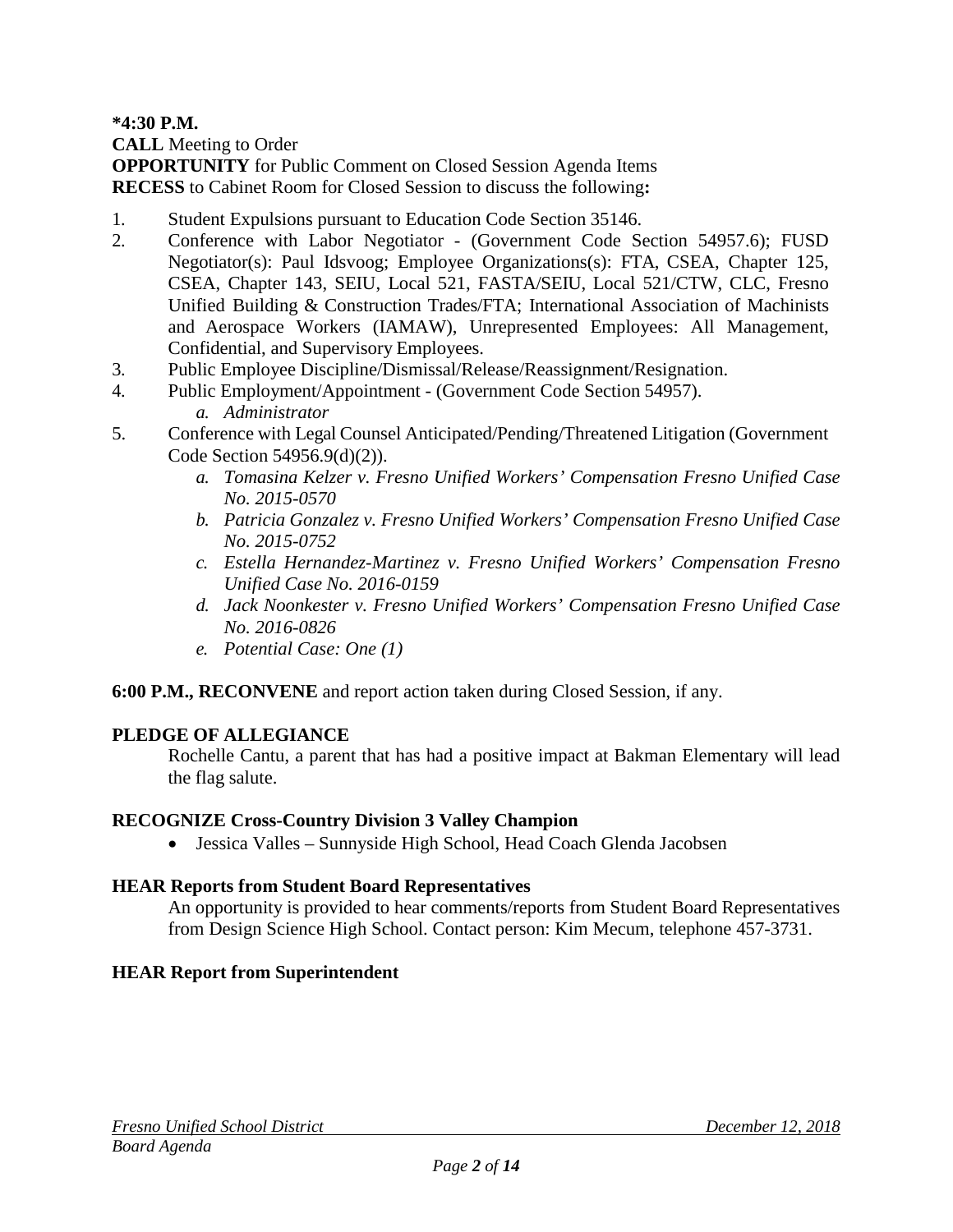## **ORGANIZATION of the Board of Education**

It is recommended that Superintendent Nelson preside at the organizational meeting and accept nominations for the position of President of the Board of Education. After the President is elected, it is recommended that the President preside and accept nominations for the Clerk of the Board of Education. The new Board President will preside over the Board meeting.

## **OPPORTUNITY for Public Comment on Consent Agenda Items**

**ALL CONSENT AGENDA** items are considered to be routine by the Board of Education and will be enacted by one motion. There will be no separate discussion of items unless a Board member so requests, in which event, the item(s) will be considered following approval of the Consent Agenda.

# **A. CONSENT AGENDA**

## **A-1, APPROVE Personnel List**

Included in the Board binders is the Personnel List, Appendix A, as submitted. The Superintendent recommends approval. Contact person: Paul Idsvoog, telephone 457-3548.

**A-2, ADOPT Findings of Fact and Recommendations of District Administrative Board** The Board of Education received and considered the Findings of Fact and Recommendations of District Administrative Panels resulting from hearings on expulsion and readmittance cases conducted during the period since the November 14, 2018 Regular Board meeting. The Superintendent recommends adoption. Contact person: Kim Mecum, telephone 457-3731.

#### **A-3, APPROVE Minutes from Prior Meeting**

Included in the Board binders are the draft minutes for the October 17, 2018 Regular Meeting. The Superintendent recommends approval. Fiscal impact: There is no fiscal impact to the district. Contact person: Robert G. Nelson, telephone 457-3884.

## **A-4, ADOPT Resolution Regarding the District's Commitment to Ensuring a Complete Count of Students and Families During the 2020 Census**

Included in the Board binders is a resolution for the Board's consideration and adoption regarding the district's commitment to ensuring a complete count of students and families during the 2020 census. The Superintendent recommends adoption. Fiscal impact: There is no fiscal impact to the district at this time. Contact person: David Chavez, 457-3566.

#### **A-5, ADOPT Resolution Regarding the District's Commitment to Investigate the Use of Alternative Weed Control Products and Methods**

Included in the Board binders is a resolution for the Board's consideration and adoption regarding the district's commitment to investigate the use of alternative weed control products and methods. The Superintendent recommends adoption. Fiscal impact: There is no fiscal impact to the district at this time. Contact person: David Chavez, 457-3566.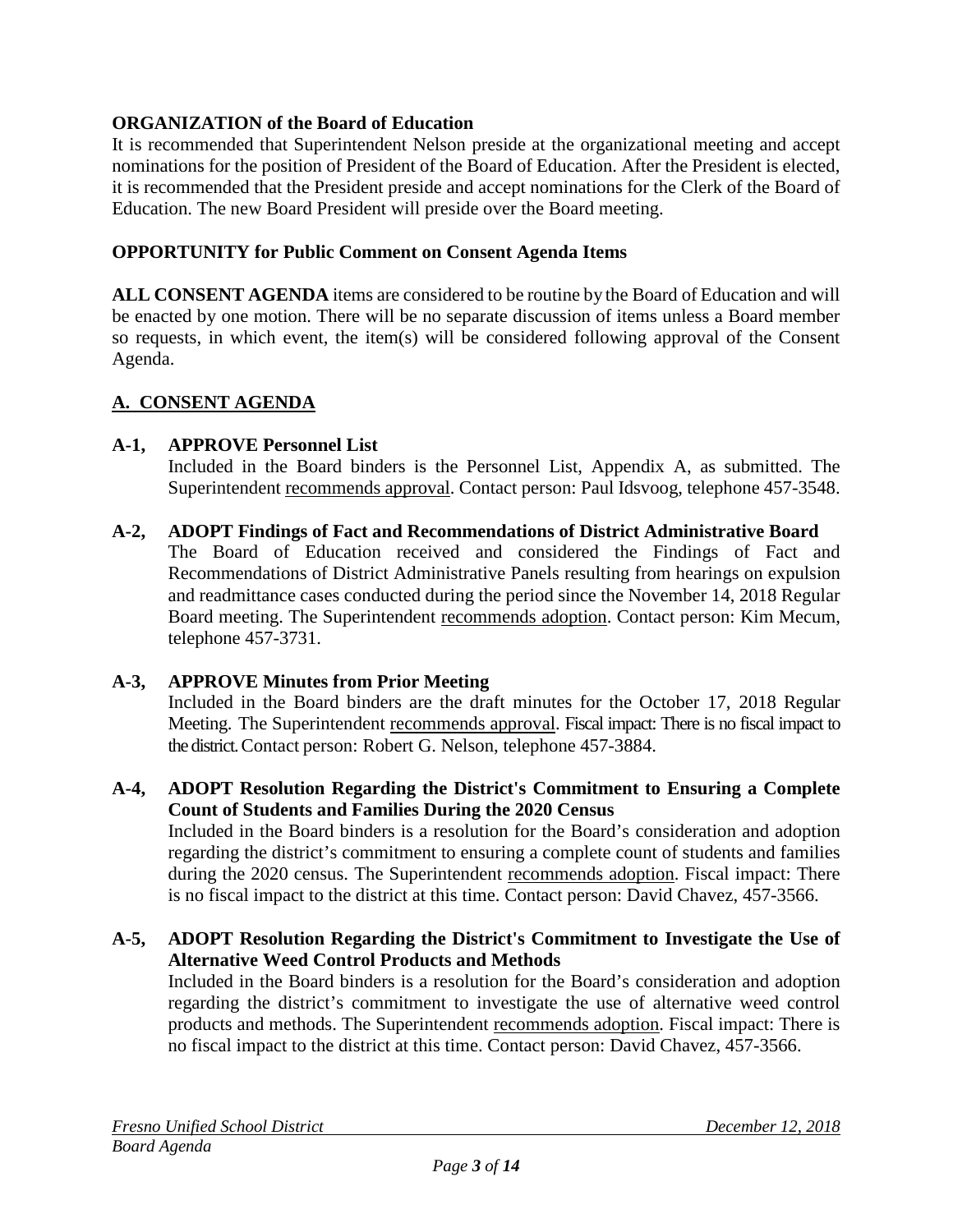## **A-6, ADOPT Resolution in the Matter of Declaring Certification of the November 6, 2018 Election**

Included in the Board binders is a resolution in the Matter of Declaring Certification of the November 6, 2018 election. Adoption of the resolution officially declares certification of the November 6, 2018 election resulting in four members being elected/re-elected to the Fresno Unified School District Board of Education for a four-year term (2018-2022). The Superintendent recommends adoption. Contact person: Robert G. Nelson, telephone 457- 3884.

**A-7, ADOPT Variable Term Waiver for Career Technical Education Credential Holders** Included in the Board binders is the communication from Fresno County Superintendent of Schools explaining the recommendation for the Variable Term Waiver for Career Technical Education (CTE) Credential holders. The Commission on Teacher Credentialing (CTC) has stated the Preliminary CTE credential holders should be issued a Variable Term Waiver for the English Learner Authorization until the CTE program is completed. The English Learner classes are embedded in the CTE program. Individuals will not have the English Learner authorization stated on their credential document until the CTE program is completed and the clear credential is issued. The Superintendent recommends adoption. Fiscal impact: There is no fiscal impact to the district at this time. Contact person: Paul Idsvoog, telephone 457-3548.

#### **A-8, APPROVE Renewal Agreement with Delta Health Systems TeleHealth Services**

Included in the Board binders is a renewal agreement with Delta Health Systems for the TeleHealth Services program. This provides district health plan members with access to same day consultations with licensed physicians 24 hours per day 365 days per year via use of telephonic or video conferencing. This allows for expedited access to care and the opportunity for prescribing of non-tier I and II medications. The Superintendent recommends approval. Fiscal impact: The cost of \$70,000 is available in the district's Health Internal Service Fund. Contact person: Ruth F. Quinto, telephone 457-6226.

#### **A-9, APPROVE Renewal Agreement with Envision Insurance Company for Retiree Prescription Services**

Included in the Board binders is a renewal agreement with Envision Insurance Company to provide Medicare eligible retiree prescription benefit services. These services are in alignment with the Joint Health Management Board's established goals and responsibilities for providing high quality healthcare to active employees and retirees. The Superintendent recommends approval. Fiscal impact: Annual cost of \$8 million is available in the district's Health Internal Service Fund. Contact person: Ruth F Quinto, telephone 457-6226.

#### **A-10, APPROVE Award of Bid 19-08, Fresh Fruit and Vegetable Program**

Included in the Board Binders is information on Bid 19-08 for the grant-funded Fresh Fruit and Vegetable Program (FFVP) administered by the Food Services Department. The FFVP provides an assortment of individually packaged fresh fruit and vegetable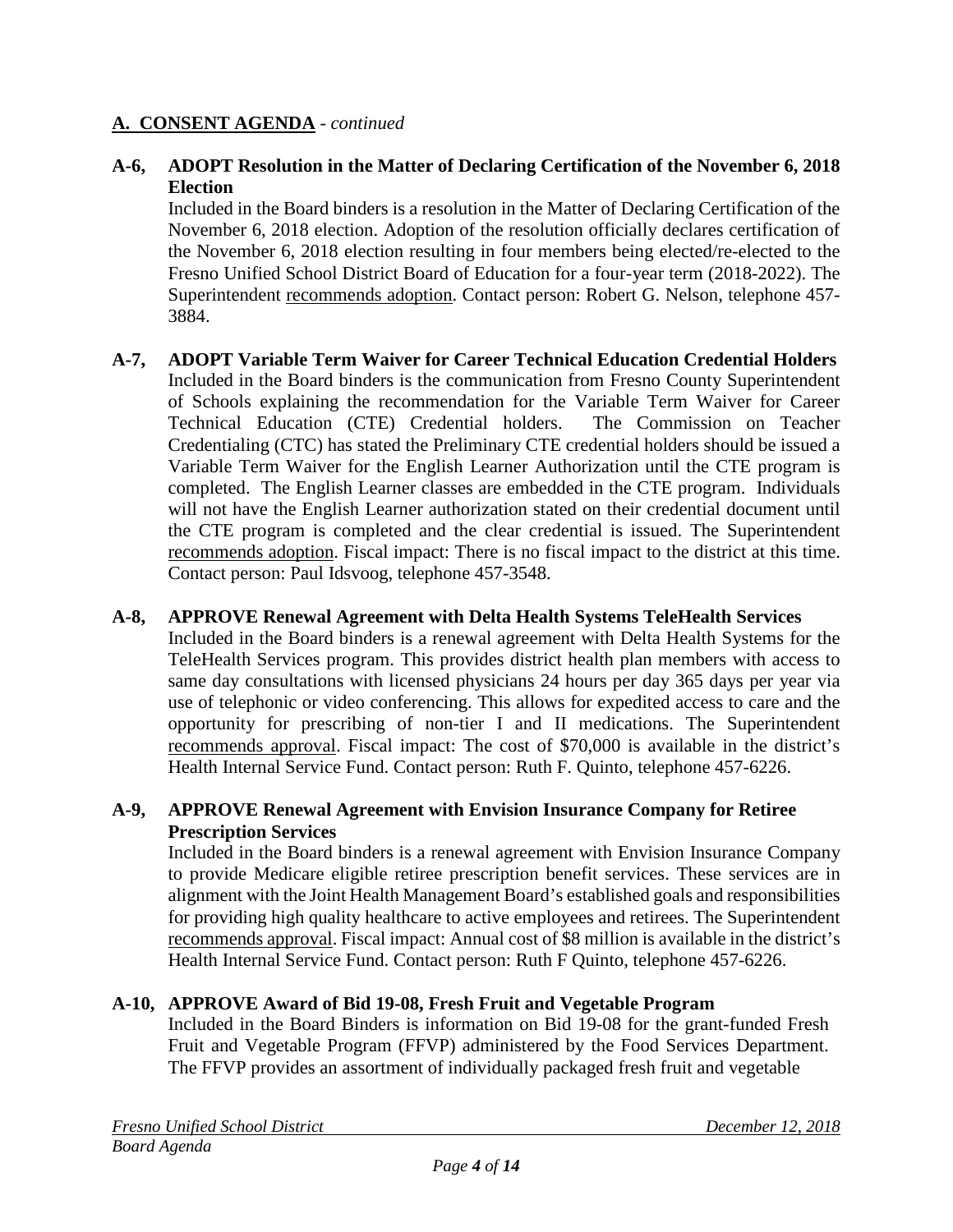snacks daily to students at 57 elementary schools. The bid is to establish pricing for the variety of produce available, including daily early morning delivery to participating schools. The bid is structured in two groups of schools to recognize the requirement of daily delivery to 57 schools across a large geographic area. The lowest bidder had choice of Group A or Group B schools.

Staff recommends award to the two lowest responsive, responsible bidders:

| Fresno Produce, Group B (Fresno, California)      | <b>Estimated Amounts</b><br>\$930,607 |
|---------------------------------------------------|---------------------------------------|
| 1st Quality Produce, Group A (Fresno, California) | \$991,786                             |

The Superintendent recommends approval. Fiscal impact: \$1,922,393 is available in the Cafeteria Fund. Contact person: Karin Temple, telephone 457-3134.

#### **A-11, APPROVE Award of Bid 19-09, Fresh Produce**

Included in the Board Binders is information on Bid 19-09 for fresh produce for the district's breakfast, lunch and super snack programs. The bid is to establish pricing for a wide variety of fresh fruits and vegetables for delivery to the Nutrition Center to be incorporated into elementary school meals, and for direct delivery to middle and high schools for site-based meal preparation. The bid is structured in two parts: Aggregate 1 is a line item award (71 distinct items) for delivery by multiple vendors to the Nutrition Center; Aggregate 2 is an all/none award to a single vendor for direct delivery to middle and high schools.

Staff recommends award to the lowest responsive, responsible bidders:

Aggregate 1 – Nutrition Center (Awarded by line item)

| 1st Quality Produce<br>Line Items: 3, 5-8, 10, 12, 24, 34, 35, 38, 39, 46, 51-56, and 64              | Fresno, CA | \$1,498,855 |
|-------------------------------------------------------------------------------------------------------|------------|-------------|
| <b>Fresno Produce</b><br>Line Items: 2, 4, 9, 13, 18, 23, 40, 41, 44, 45, 48-50, 57, 59, 61-63, 65-71 | Fresno, CA | \$1,144,659 |
| <b>Peterson Farms</b><br>Line Item: 1                                                                 | Shelby, MI | \$417,560   |
| Sysco Central California<br>Line Items: 11, 14-17, 19-22, 25-33, 36, 37, 42, 43, 47, 58 and 60        | Modesto CA | \$767,359   |
| Aggregate 2 – Middle and High Schools (Awarded all line items together)                               |            |             |

1st Quality Produce Fresno CA \$ 907,222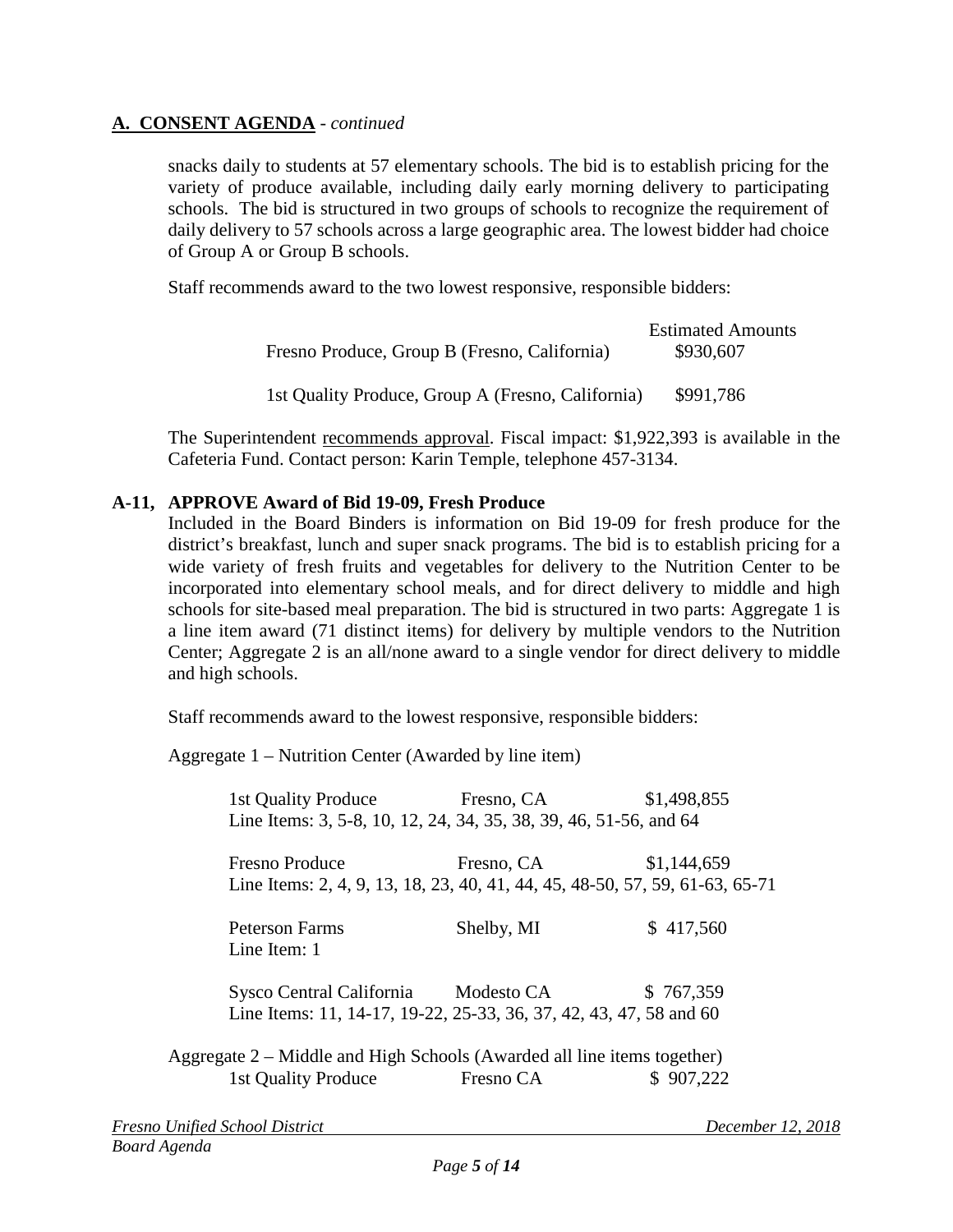The Superintendent recommends approval. Fiscal impact: \$4,735,655 is available in the Cafeteria Fund. Contact person: Karin Temple, telephone 457-3134.

### **A-12, APPROVE Addendum to Master Agreement Between Fresno Unified School District and Fresno City College/State Center Community College District**

Included in the Board binders is an addendum to the Master Agreement between Fresno Unified School District and Fresno City College/State Center Community College District to establish formal processes to recoup agreed upon costs associated with offering courses, programs, and events on each other's facilities. The Master Agreement between Fresno Unified School District and Fresno City College/State Center Community College was established in February 2018 to formalize the partnership relationship for the benefit of the communities we mutually serve. Projected costs are not expected to exceed \$35,000 per year per campus for either partner. The Superintendent recommends approval. Fiscal impact: Not to exceed \$35,000 per campus per year. Contact person: Kim Mecum, telephone 457-3731.

## **A-13, APPROVE Memorandum of Understanding with Fresno County Superintendent of Schools**

Included in the Board binders is a Memorandum of Understanding with Fresno County Superintendent of Schools to provide educational services to an identified group of expelled students that have been otherwise unsuccessful in traditional school settings. The Superintendent recommends approval. Fiscal Impact: Sufficient funds in the amount of \$240,000 annually are available in the Department of Prevention and Intervention budget. Contact Person: Kim Mecum, telephone 457-3731

#### **A-14, APPROVE Award of Bid 19-11 Sections A and B, Installation of Parking Lot Lighting at Various Elementary Schools**

Included in the Board Binders is information on Bid 19-11 Sections A and B, to install district supplied poles, pole lights, wall packs, and timers for improved parking lot lighting at Bullard Talent, Burroughs, Kirk, Kratt, Manchester, Mayfair, Norseman, Robinson and Vinland for enhanced safety and security. The district has purchased \$37,031 in lighting materials utilizing a Board-approved piggyback contract, to mitigate long lead times and take advantage of lower cost. Therefore, the total cost of the exterior lighting upgrade project is \$217,466.

Staff recommends award for installation to the lowest responsive, responsible bidder:

| Section A | Lindsay Electric                          | Clovis, | CA. \$108,750 |
|-----------|-------------------------------------------|---------|---------------|
| Section B | Power Design Electric Inc. Kingsburg, CA. |         | \$ 71,685     |

The Superintendent recommends approval. Fiscal impact: \$180,435 is available in the Measure X Fund. Contact person: Karin Temple, telephone 457-3134.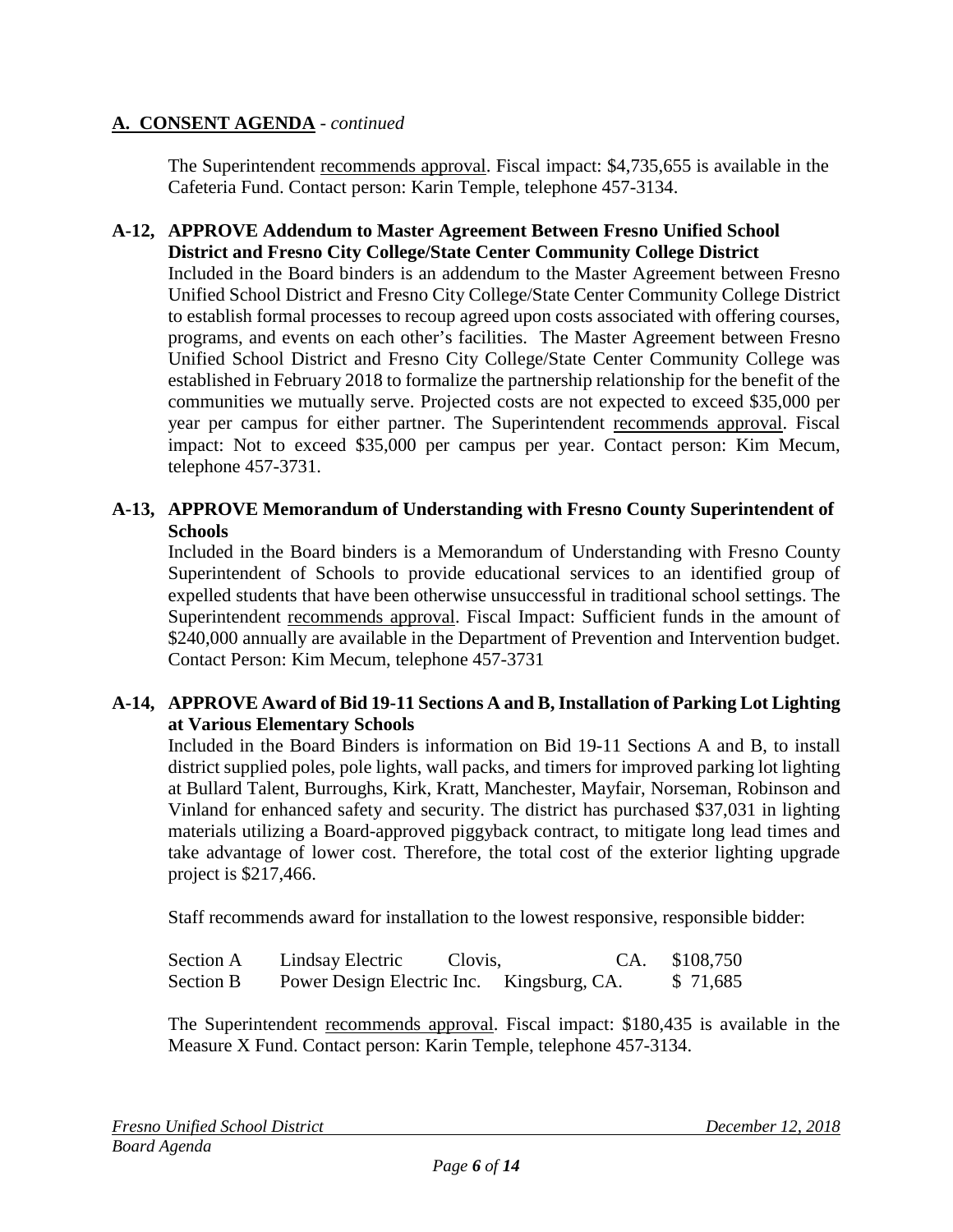## **A-15, APPROVE Award of Bid 19-12, Brawley Service Center Parking Improvements**

Included in the Board Binders is information on Bid 19-12, to improve visitor and staff parking at the Brawley Service Center by enhancing security and adding parking spaces. The project will provide automatic gates at the Marty Avenue entrance for safety and security, reconstruct the east and north parking lots and restripe for additional parking, and add spaces for more school bus parking near the compressed natural gas pumps. Irrigation and landscape improvements are also included.

Staff recommends award to the lowest responsive, responsible bidder:

Doug Ross, Inc. dba Central Valley Asphalt (Lindsay, California) \$268,000

The Superintendent recommends approval. Fiscal impact: \$268,000 is available in the Special Reserve Fund. Contact person: Karin Temple, telephone 457-3134.

#### **A-16, APPROVE Termination for Convenience and Mutual Release Agreement between Fresno Unified School District and Conterra Wireless Broadband, LLC**

Included in the Board binders and recommended for approval is the Termination for Convenience and Mutual Release Agreement between Fresno Unified School District and Conterra Wireless Broadband, LLC, dba Conterra Broadband Services. On January 10, 2018, the Board awarded an agreement to Conterra for lease of a dark fiber network. However, after extensive review of State and Federal requirements for special construction on dark fiber networks, the district and Conterra have determined that it is in their respective best interests to terminate the contract. A new dark fiber bid will be issued in the near future. The Superintendent recommends approval. Fiscal impact: There is no fiscal impact. Contact person: Karin Temple, telephone 457-3134.

## **A-17, APPROVE Use of Individual Piggyback Contracts in 2018/19 for Purchase of Portable Classroom and Restroom Buildings**

Included in the Board binders is information on piggyback contracts recommended for utilization during 2018/19 for purchase of portable classroom and restroom buildings. Based on preliminary evaluation, a number of portables will be needed to accommodate 2019/20 school enrollment and programs. Piggybacking is authorized under Public Contract Code 20118 and is a best practice that takes advantage of competitive pricing from a contract formally bid by another school district or public agency. By approving the contracts, the Board finds that it is in the best interest of the district to utilize piggyback contracts for the purchase and lease of portable buildings. The Superintendent recommends approval. Fiscal impact: Funding will be determined on a project-by-project basis. Contact person: Karin Temple, telephone 457-3134.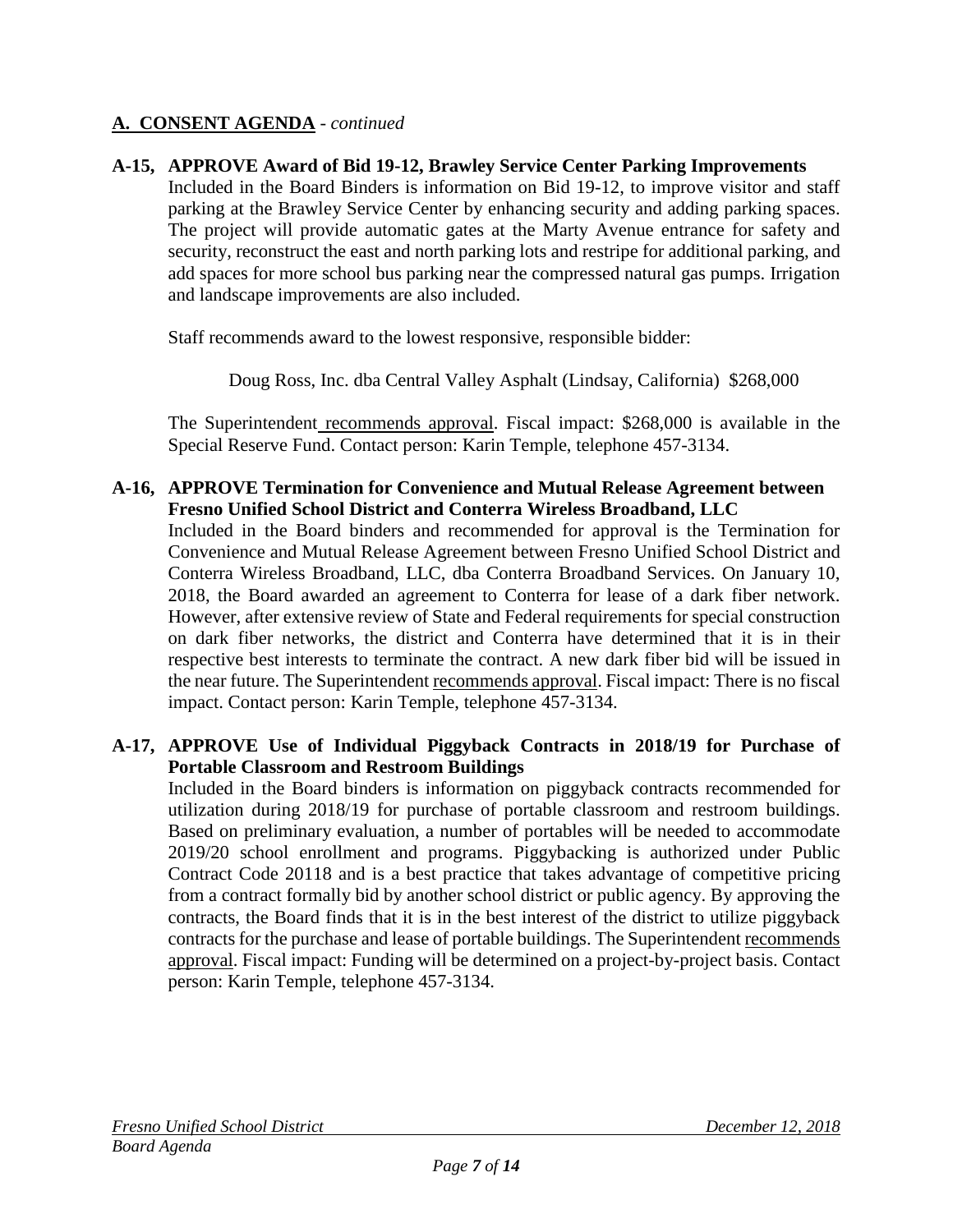**A-18, APPROVE Amendment 01 to Contract CSPP-8074 for California State Preschool Program and approve Amendment 01 to Contract CCTR-8034 for General Child Care and Development Programs from the California Department of Education.** Approve amendment of two contract CSPP-8074 for California State Preschool Program for additional \$699,493 for a new total of \$14,650,344 and contract CCTR-8034 for General Child Care and Development Programs for additional \$184,678 for new total of \$1,285,507 from the California Department of Education. The Superintendent recommends approval. Fiscal impact: There is no fiscal impact to the district. Contact person: Lindsay Sanders, telephone 457-3471.

#### **A-19, APPROVE New Funding Awarded Through the Fresno County Transportation Authority Measure C Extension School Bus Replacement Program**

Included in the Board binders and recommended for approval is an agreement with the Fresno County Transportation Authority (FCTA) for funding for two new low-emission (compressed natural gas or clean diesel) school buses through the Measure C Extension School Bus Replacement Program. The FCTA administers the voter-approved 2007 Measure C Extension one-half percent sales tax program, which earmarked funds to replace the oldest school buses operating in Fresno County. The Measure C grant program provides 100% of the \$364,421 cost of the new buses, which will have seat belts and air conditioning. The Superintendent recommends approval. Fiscal impact: The Measure C Extension School Bus Replacement Program will provide \$364,421 for the purchase of two school buses. Contact person: Karin Temple, telephone 457-3134.

#### **A-20, APPROVE Purchase of Fitness/Weight Equipment and Related Facility Improvements for Bullard, Roosevelt and Sunnyside High Schools**

It is recommended the Board approve the purchase of new weight/fitness equipment for Bullard, Roosevelt and Sunnyside High Schools to provide expanded Physical Education (PE) opportunities for students of all abilities, promote more effective conditioning, support healthy fitness habits, and foster increased athletic competitiveness. Providing high quality, state-of-the-art equipment will increase equity among high schools. This is Phase 2 of a planned three-phase project. Phase 1 was approved on September 5, 2018, and provided improvements at Duncan, Edison and Fresno High Schools. Phase 3, for Hoover and McLane High Schools, will be recommended in March 2019. The Superintendent recommends approval. Fiscal impact: Funding of \$507,400 for fitness/weight equipment is the result of recognized savings in the Unrestricted General Fund Reserve, and will be made available pending approval of the First Interim Financial Report; funding of \$250,000 for related facility improvements (flooring and painting) is available in the Measure X Fund. Contact person: Robert G. Nelson, telephone 457-3884.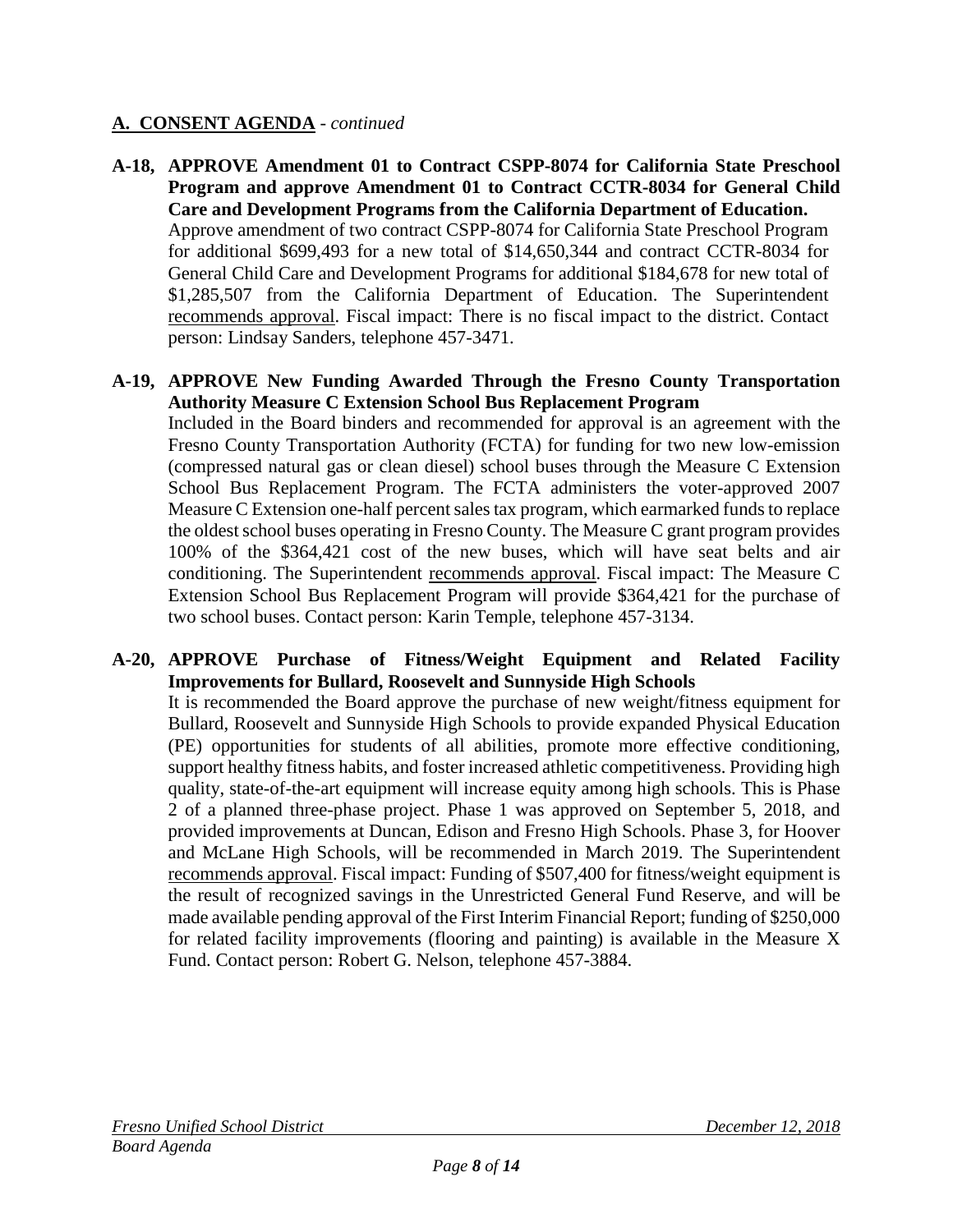## **A-21, APPROVE Provisional Internship Permits**

Included in the Board binders are Provisional Internship Permit (PIP) recommendations to rehire or hire upon Board approval. The Superintendent recommends approval. Fiscal impact: There is no fiscal impact to the district. Contact person: Paul Idsvoog, telephone 457-3548.

### **A-22, RATIFY Grant Application to the California Department of Education for the Student Support and Academic Enrichment Program**

Ratification is being requested for a grant application submitted to the California Department of Education (CDE) for the 2018 Student Support and Academic Enrichment (SSAE) program. The Fresno Unified Health Services Department proposed a project for the CDE-SSAE program requesting funding for a Mobile School Health Center to increase student access to medical care. The Superintendent recommends ratification. Fiscal impact: The application requests \$500,000 in SSAE program funds. Contact person: Kim Mecum, telephone 457-3731.

#### **A-23, RATIFY Grant Submission to the California Department of Education for the After School Education and Safety Program - Kids Code Grant Pilot Program**

The California Department of Education announced the After School Education and Safety (ASES) Kids Code Grant Program to expand access to coding for students participating in existing ASES programs. The Kids Code programs must offer high-quality coding curriculum and inspire students, especially those from underrepresented and underserved populations, to consider science, technology, engineering, and mathematics education and careers.

The Fresno Unified Extended Learning Department, working in collaboration with the Fresno Unified Technology Services Department, proposes to expand the district's existing high quality and high rigor coding programs "Coder Club" and "Coder Girlz" into awarded ASES program sites. The Superintendent recommends ratification. Fiscal impact: The applications request \$460,000 in ASES Kids Code program funds per the three-year project period. Contact person: Kim Mecum, telephone 457-3731.

#### **A-24, RATIFY Partnership with the Fresno County Superintendent of Schools for a Grant Application to the California Department of Education for the After School Education and Safety Program - Kids Code Grant Pilot Program**

The California Department of Education (CDE) announced the After School Education and Safety Programs (ASES) Kids Code Grant Program to expand access to coding for students participating in existing ASES Programs. The Kids Code programs must offer high-quality coding curriculum and inspire students, especially those from underrepresented and underserved populations, to consider science, technology, engineering, and mathematics education and careers.

FCSS, working in collaboration with the Fresno Unified Extended Learning Department and Technology Services Department, proposes to bring the district's existing high quality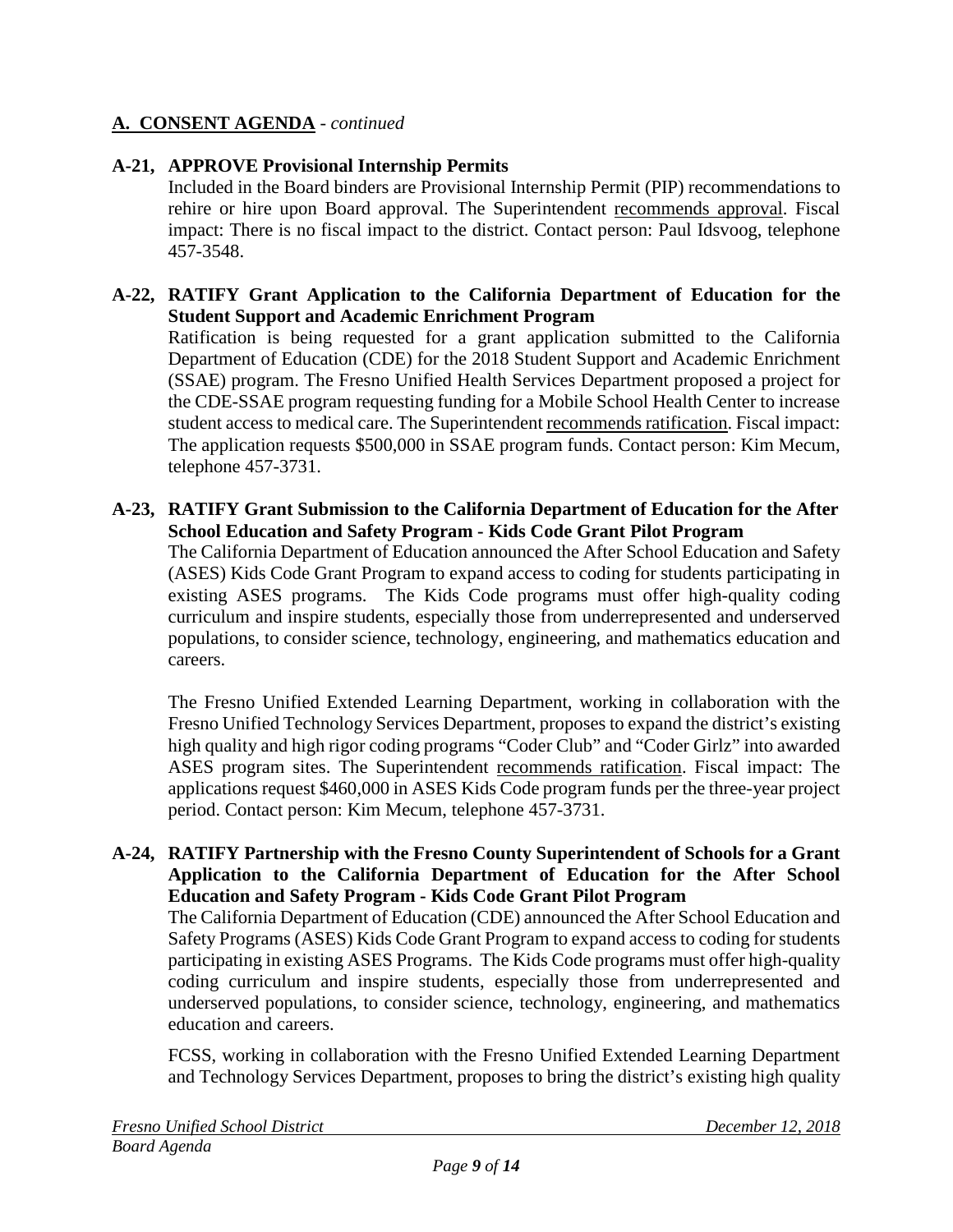and high rigor coding programs "CoderClubs" and "CoderGirlz" into the selected FCSS ASES programs operating at Fresno Unified sites. The Superintendent recommends ratification. Fiscal impact: The applications request \$1,270,000 in ASES Kids Code program funds per the three-year project period. Contact person: Kim Mecum, telephone 457-3731.

**A-25, RATIFY Master Contract with Mountain Valley Child & Family Services, Inc. and Fresno Unified School District for Nonpublic School and Residential Placement** Included in the Board binders is a Master Contract with Mountain View Child & Family Services, Inc. for a student requiring nonpublic, nonsectarian school/agency services in the amount of \$331,692. The vendor will provide residential services to meet the mental health needs for student as identified in their Individualized Education Program. The term of the Master Contract is October 15, 2018 through June 30, 2019. The Superintendent recommends ratification. Fiscal impact: Fiscal Impact to the district is \$331,692. Contact person: Kim Mecum, telephone 457-3731.

#### **A-26, RATIFY Renewal and New Applications to the California Department of Education – 21st Century Grant for Fresno Unified Sites with After School Programs through Fresno County Superintendent of Schools**

Ratification is requested for a Fresno County Superintendent of Schools (FCSS) grant application to the California Department of Education for the  $21<sup>st</sup>$  Century Community Learning Center (CCLC) program to continue CCLC services at Fresno Unified sites. The purpose of the 21<sup>st</sup> CCLC is to support the creation of community learning centers that provide academic enrichment opportunities during non-school hours. The 21<sup>st</sup> CCLC Program helps students meet state and local academic standards in core subjects, such as reading and math; offers students a broad array of enrichment activities that can complement the regular academic program; and offers educational services to the families of participating children. Renewal application for 14 elementary sites and new application for four elementary sites and five middle school sites. The Superintendent recommends ratification. Fiscal impact: No cost to district. In-Kind support only. Contact person: Kim Mecum, telephone 457-3731.

#### **A-27, RATIFY Change Orders for the Projects Listed Below**

Included in the Board binders is information on Change Orders for the following projects:

#### **Bid 18-02, Adult Transition Program (ATP) Modernization Project**

Change Order 6: \$41,773

#### **Bid 18-24 Sections A-E, Water Conservation and Irrigation Improvements at Various Schools**

Change Order 1 (Section B): \$27,496 Change Order 2 (Section C): \$798 Change Order 1 (Section E): \$41,215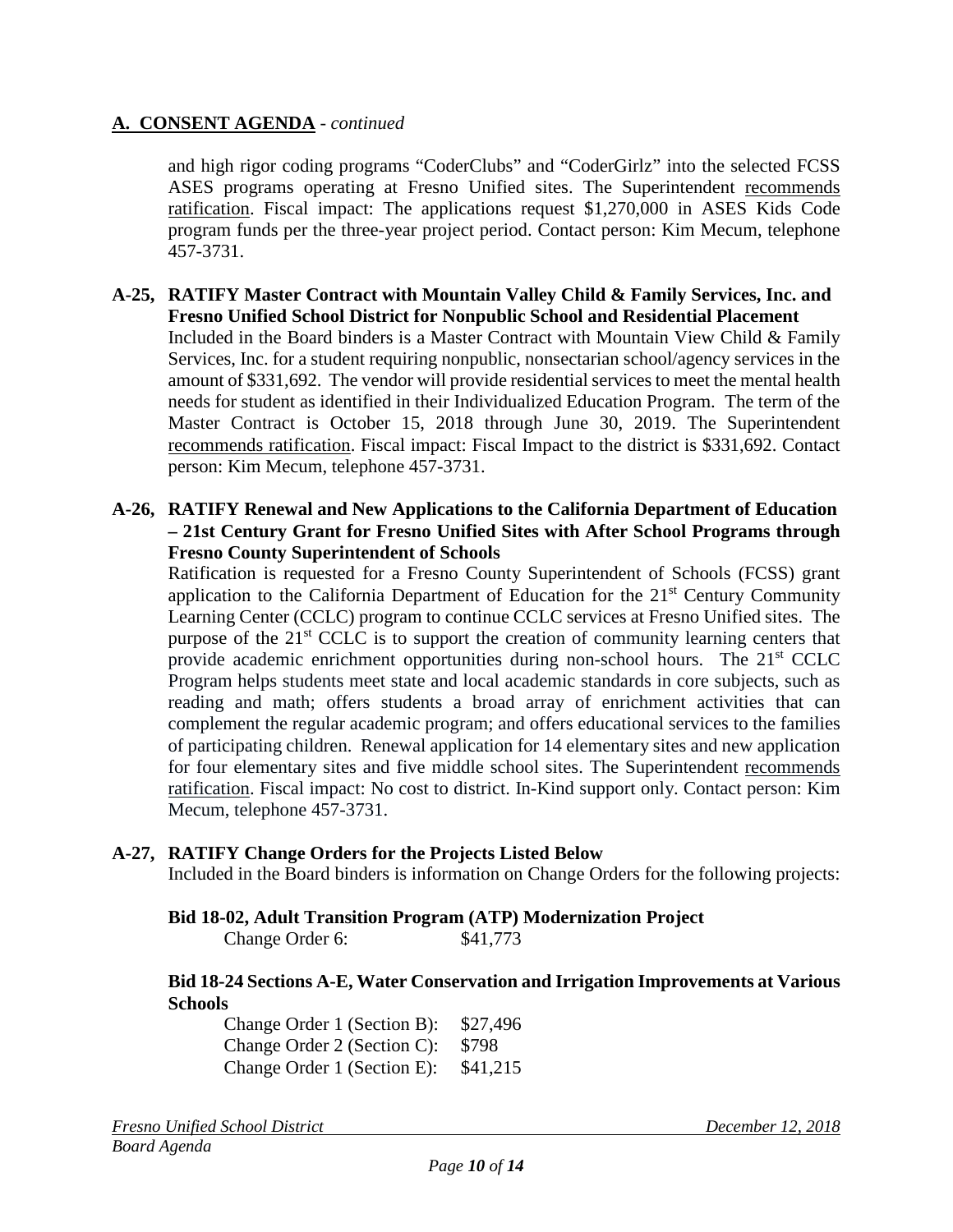#### **Bid 18-35B, Yosemite Middle School Demolition of Existing Lockers and Installation of New Lockers**

Change Order 1: \$11,500

The Superintendent recommends ratification. Fiscal impact: \$41,773 for Bid 18-02 is available in the Measure Q Fund; \$81,009 for Bids 18-24 and 18-35B is available in the Measure X Fund. Contact person: Karin Temple, telephone 457-3134.

#### **A-28, RATIFY the Filing of Notices of Completion**

Included in the Board binders are Notices of Completion for the following projects, which have been completed according to plans and specifications.

Bid 18-29, Heaton Elementary School and Fresno High School Energy Management System Replacement

Bid 18-35B, Yosemite Middle School Demolition of Existing Lockers and Installation of New Lockers

The Superintendent recommends ratification. Fiscal impact: Retention funds are released in accordance with contract terms and California statutes. Contact person: Karin Temple, telephone 457-3134.

#### **A-29, RATIFY Purchase Orders from August 1, 2018 through August 31, 2018**

Included in the Board binders is information on purchase orders issued from August 1, 2018 through August 31, 2018. Purchase orders for \$10,000 or more are presented first, followed by purchase orders for less than \$10,000. A list of purchase orders issued for Associated Student Body (ASB) accounts is also provided. The Superintendent recommends ratification. Fiscal impact: Funding is noted on the attached pages. Contact person: Karin Temple, telephone 457-3134.

#### **A-30, RATIFY Purchase Orders from September 1, 2018 through September 30, 2018 and Zero Dollar Contracts**

Included in the Board binders is information on purchase orders issued from September 1, 2018 through September 30, 2018. Purchase orders for \$10,000 or more are presented first, followed by purchase orders for less than \$10,000. A list of purchase orders issued for Associated Student Body (ASB) accounts is also provided. Also attached and included for ratification is a list of zero dollar contracts that specify terms but where no funds will be exchanged between Fresno Unified and other entities. The Superintendent recommends ratification. Fiscal impact: Funding is noted on the attached pages. Contact person: Karin Temple, telephone 457-3134.

#### **END OF CONSENT AGENDA (ROLL CALL VOTE)**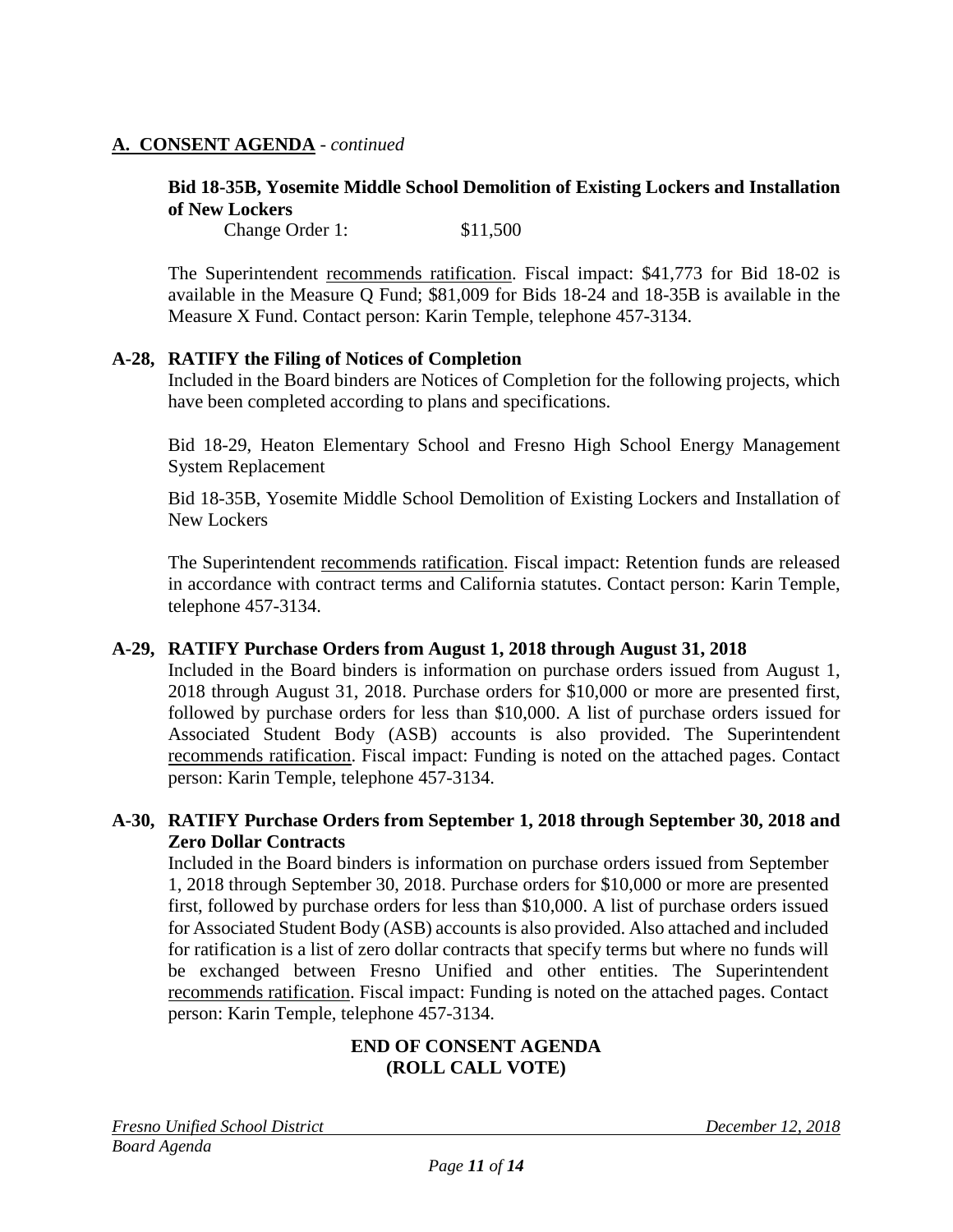# **UNSCHEDULED ORAL COMMUNICATIONS**

Individuals who wish to address the Board on topics within the Board's subject matter jurisdiction, but **not** listed on this agenda may do so at this time. If you wish to address the Board on a specific item that is listed on the agenda, you should do so when that specific item is called.

While all time limitations are at the discretion of the Board President, generally members of the public will be limited to a maximum of three (3) minutes per speaker for a total of thirty (30) minutes of public comment as designated on this agenda. Any individual who has not had an opportunity to address the Board during this initial thirty (30) minute period may do so at the end of the meeting after the Board has addressed all remaining items on this agenda. Without taking action and only as expressly permitted by Board Bylaw 9323, Board members may ask questions, make brief announcements, or provide a brief response to statements presented by the public about topics raised in unscheduled oral communications. Board members must be recognized by the President in order to speak and will generally be limited to no more than one (1) minute each for this purpose. The Board President shall have the discretion to further limit Board members' opportunity to speak on topics raised in unscheduled oral communications to ensure the orderly and efficient conduct of District business.

Members of the public with questions on school district issues may submit them in writing. The Board will automatically refer to the Superintendent any formal requests that are brought before them at this time. The appropriate staff member will furnish answers to questions.

# **B. CONFERENCE/DISCUSSION AGENDA**

# **7:15 P.M.**

**B-31, DISCUSS and APPROVE the 2017/18 Audited Financial Statements Prepared by Crowe LLP**

Included in the Board binders is the Annual Financial Audit Report as prepared by our external auditors, Crowe LLP. The audit report has been completed for submission to the State Department of Education. Each year the district is required to have its financial statements audited by an independent accounting firm. We are pleased to report that Fresno Unified School District has received an "Unmodified Opinion" for the 2017/18 Audit, which is the best opinion that can be issued. The Superintendent recommends approval. Fiscal impact: There is no fiscal impact to the district. Contact person: Ruth F. Quinto, telephone 457-6226.

# **7:45 P.M.**

## **B-32, DISCUSS and APPROVE the 2018/19 First Interim Financial Report with a Positive Certification**

California school districts are required to approve interim financial reports twice each fiscal year. Fresno Unified School District's 2018/19 First Interim Financial Report is presented for approval and reflects a positive certification of the district's financial condition. The report is based on the October 31, 2018 year-to-date revenue and expenditures as required by state law. The Superintendent recommends approval of the First Interim Financial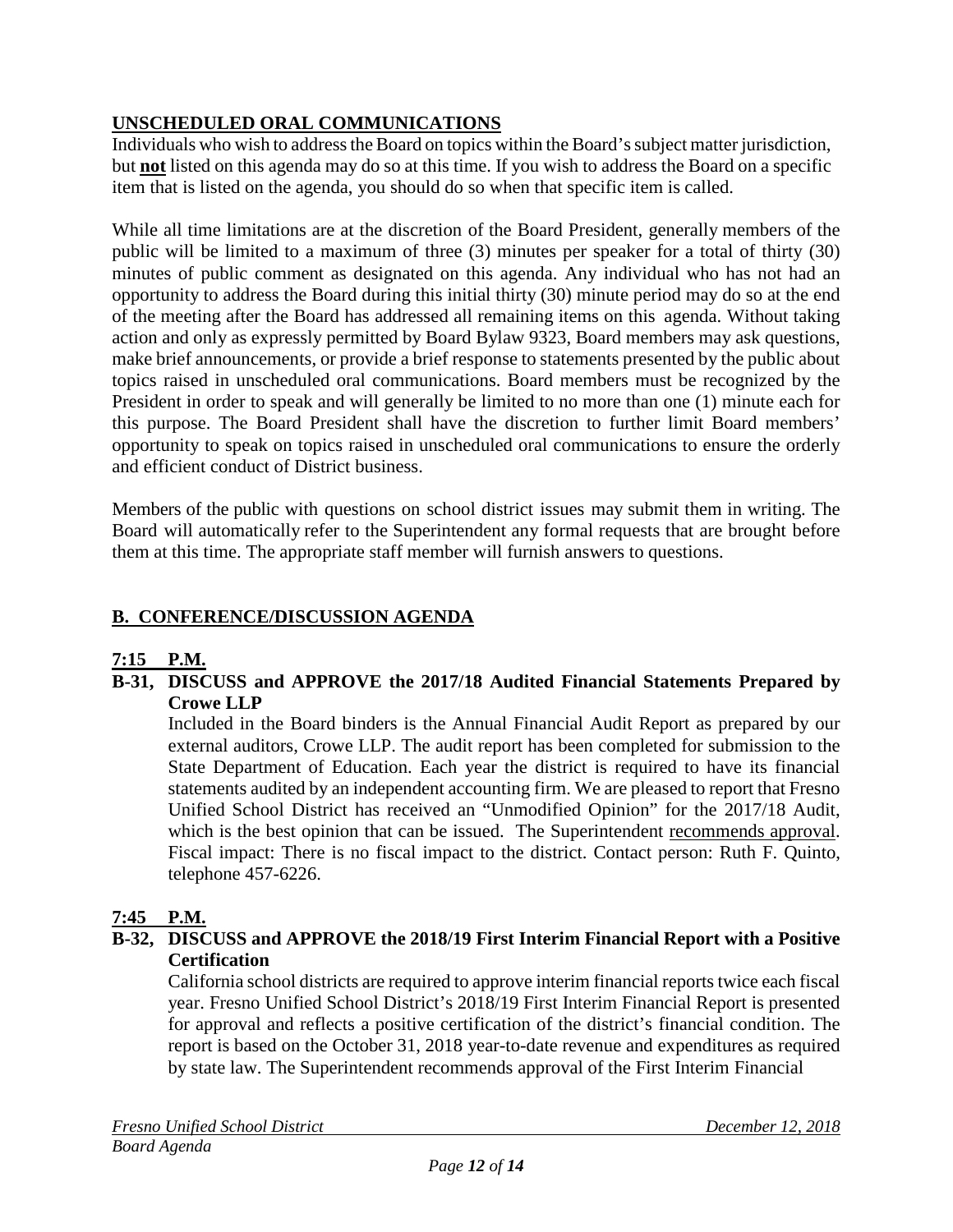## **B. CONFERENCE/DISCUSSION AGENDA** - *continued*

Report for submission to the County Superintendent of Schools. The Superintendent recommends approval. Fiscal impact: A positive certification reflects that the district has the required reserve for economic uncertainties (2%) and has a positive cash balance for the current year and two subsequent years. In addition, the support material reflects a multiyear projected budget for the Unrestricted General Fund and utilizes the state assumptions developed by the California County Superintendents Educational Services Association. Contact person: Ruth F. Quinto, telephone 457-6226.

# **8:15 P.M.**

#### **B-33, DISCUSS and APPROVE Appointment of Board Member Representative and Alternate Voting Representative to the Fresno County Committee on School District Organization Elections**

California Education Code section 35023 states the governing board of each school district of every kind or class shall annually at its initial meeting select one of its members as its representative who shall have one vote for each member to be elected to the county committee provided by Article 1 (commencing with Section 4000) of Chapter 1 of Part 3. The role of your voting representative is to attend the Fresno County School Trustees' Association dinner meeting in October and vote, on behalf of the district, for persons seeking election to the FCCSDO. The failure of your designated voting representative or the designated alternate to attend the meeting will prevent the district from participating in the election. The Board President recommends approval. Fiscal impact: There is no fiscal impact to the district. Contact person: David Chavez, 457-3566.

# **C. RECEIVE INFORMATION & REPORTS**

#### **C-34, RECEIVE 2017/18 School Facility Fee Public Information Report**

Included in the Board binders is the 2017/18 School Facility Fee (Developer Fee) Public Information Report. School districts are authorized to levy fees on residential and commercial/industrial development for the purpose of mitigating impacts on school facilities as a result of the development. Government Code requires that certain public information regarding the fees collected be presented annually. The 2017/18 School Facility Fee Public Information Report provides the required information. Fiscal impact: There is no fiscal impact to the district. Contact person: Karin Temple, telephone 457- 3134.

## **C-35, RECEIVE the California School Employees Association and its Fresno Chapter 143 Food Service Initial Proposal to Fresno Unified School District for the 2019-2020 Reopener Agreement**

Receive the California School Employees Association Chapter 143 Food Service initial proposal to Fresno Unified School District for the 2019-2020 Reopener Agreement. In accordance with Government Code 3547, all initial proposals of the exclusive representative shall be presented at a public meeting of the public school employer, and